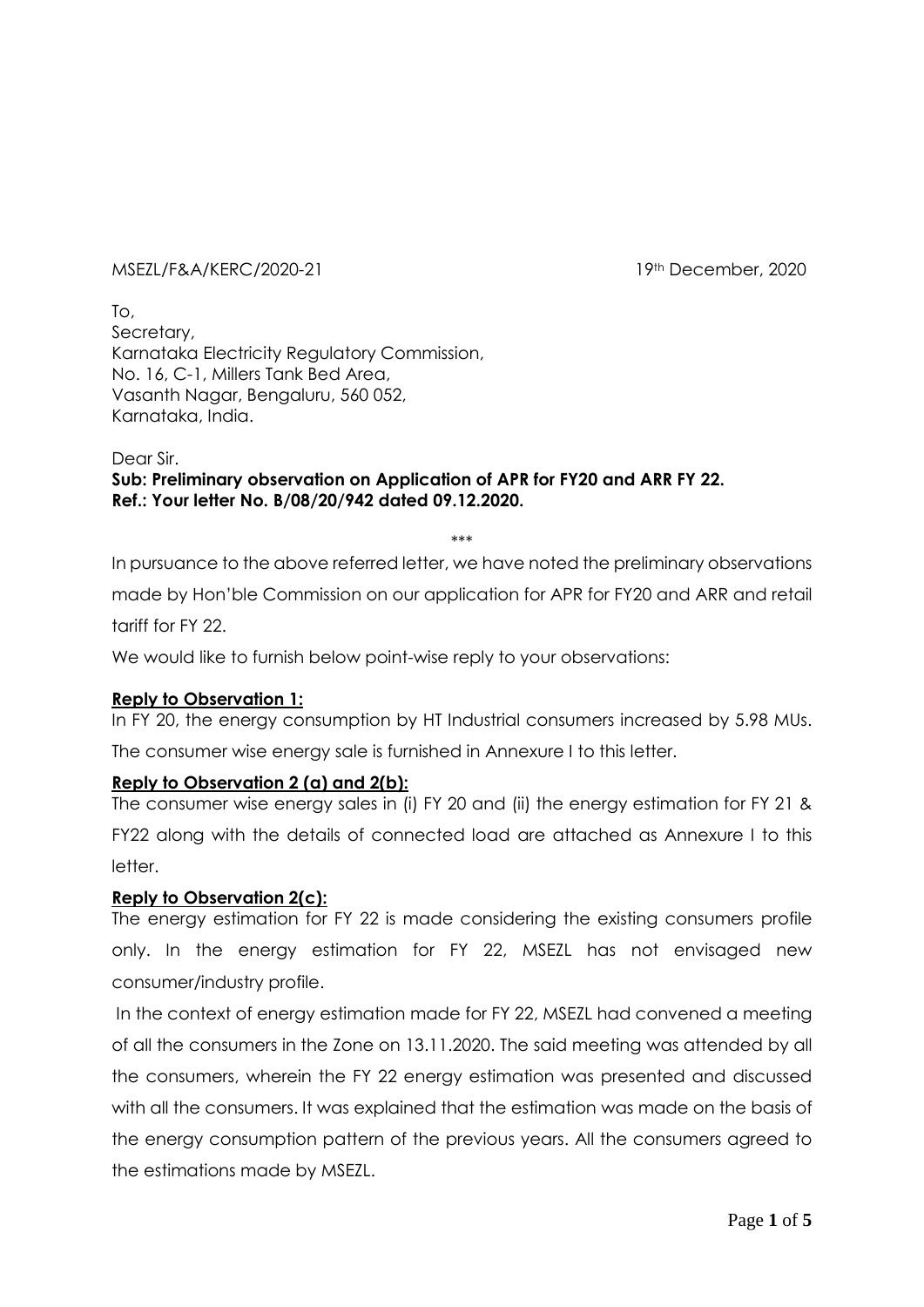### **Reply to Observation 2(d):**

The consumer wise sales for FY 21 upto November 2020 is attached as Annexure II to this letter.

#### **Reply to Observation 3.**

MSEZL does not have any historical information to assess financial impact of open access on the distribution cost recovery. Also, currently we have not received any request for open access approval from any consumers. In this context, we kindly request the Hon'ble Commission to consider our prayer for approving the wheeling and CSS for MYT control period FY 22, as approved for the previous year.

However, considering the proposed FY 22 distribution cost and estimated energy sales of Rs.11.50 Crore and 57.57 MUs respectively the Wheeling and Cross Subsidy Surcharge (CSS) per unit would work to Rs.1.99/unit. The Hon'ble Commission determines a common additional surcharge for all the ESCOMs and therefore, we kindly request the Hon'ble Commission that the same to be made applicable to MSEZL also.

## **Reply to 4th Observation:**

The Hon'ble Commission regulations on RPO obligations provides that deemed licensees procuring bulk power, partly or wholly, from ESCOMs shall be deemed to have complied with the RPO if such ESCOMs have complied with the RPO.

Also, the Hon'ble Commission from FY 18-19 onwards has approved the PP cost considering the State approved total power purchase and cost excluding the Hydro power as the basis to arrive at the average cost of power to be delivered at IF point. Thus, the quantum of energy determined and cost thereof is all inclusive including Non-conventional energy and its cost thereof. Hence, a standalone compliance of RPO may not be required.

In the context of open access power, MSEZL would also explore the possibility of including the RPO obligations in the Request for Proposal (RfP) while calling e-tenders for e-bidding in the upcoming e-tender.

#### **Reply to 5th Observation:**

The energy estimation for FY 22 is made considering only the existing consumers. The error in page 39 is regretted.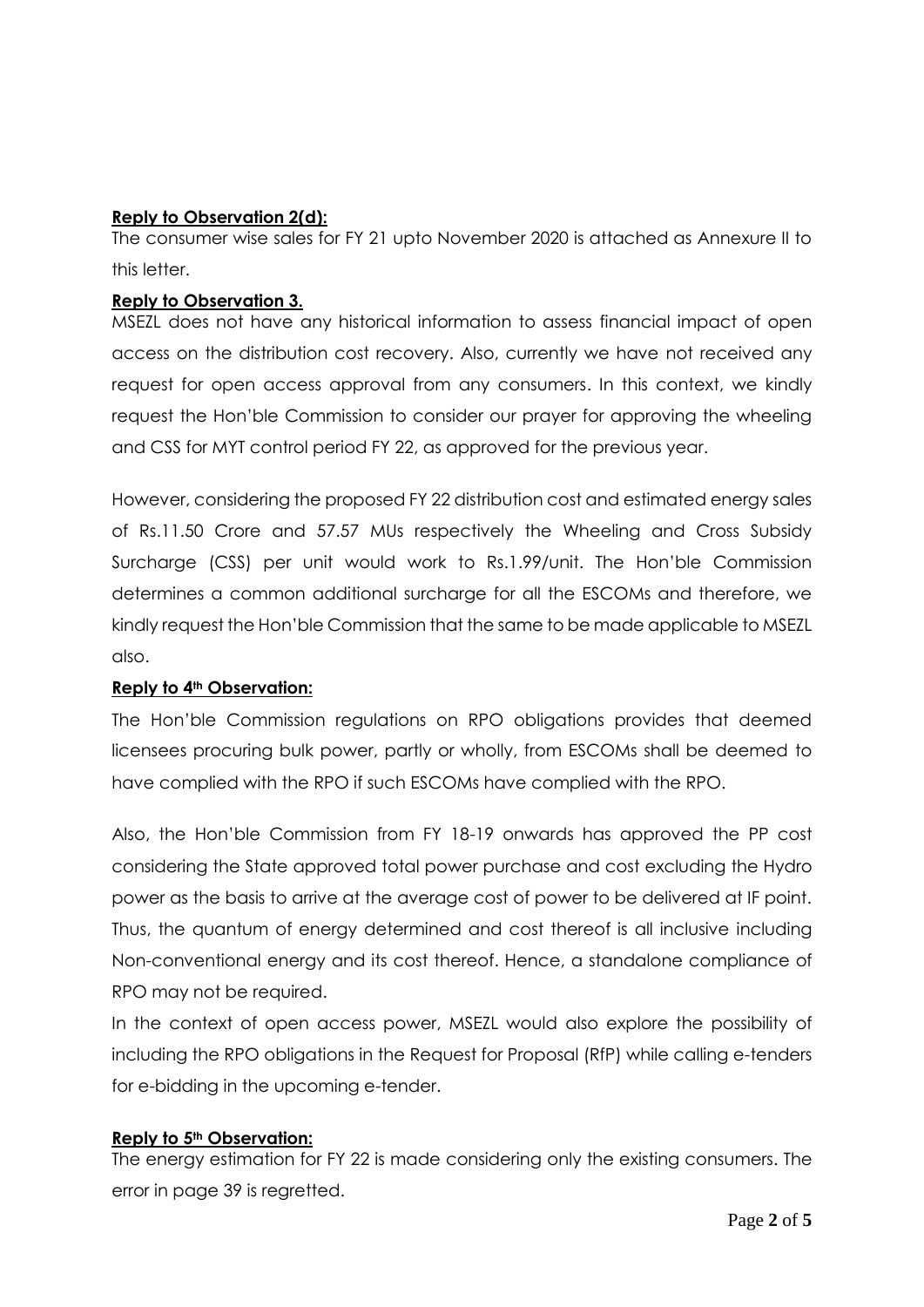#### **Reply to 6th Observation:**

MSEZL has received **project specific asset government grants** from Visvesvaraya Trade Promotion Centre (VTPC), a Government of Karnataka organisation under ASIDE scheme. The project specific grant was received for (1) construction of Common Effluent Treatment Plant (CETP) for MSEZ units and (2) construction of two lane flyover (Flyover) near Jokatte junction at MSEZ. The letter from VTPC intimating the release of funds for the assets CETP and Flyover is attached as Annexure III and Annexure IV respectively.

In chapter 3 to the tariff fling, we have brought to the kind notice of the Hon'ble Commission that the financial statements i.e. balance sheet, profit & loss statement and cash flow statement is prepared and presented by segregating the licensed (supply of power) portion business activity from the non licensed portion business activity.

The projects CETP and Flyover **pertain to non-licensed business activity** and they are independent and separate from the business activity of supply of power which is licensed and regulated. The nature, purpose and functionality of CETP and Flyover assets are heterogeneous and independent from the energy/power infrastructure.

Further, the Assets & Liabilities; Revenue & Expenditure pertaining to assets CETP and Flyover are separate & independently identifiable in the financial statements. The line items in the financial statements pertaining to CETP and Flyover can neither form part of nor can be considered/equated as part of licensed portion in the financial statements. Hence, in the balance sheet submitted to the Hon'ble Commission the project specific government grant received for CETP and Flyover is shown under non licensed business activities.

MSEZL also craves to add before the Hon'ble Commission that disclosures pertaining to the purpose, nature and receipt of grant for CETP and Flyover are disclosed under Note 47 in the Annual financial statements.

#### **Reply to 7th observation:**

A. The Hon'ble Commission had in tariff order for FY 21 approved an ARR of Rs.44.74 Crore and approved the tariff after considering the following major points: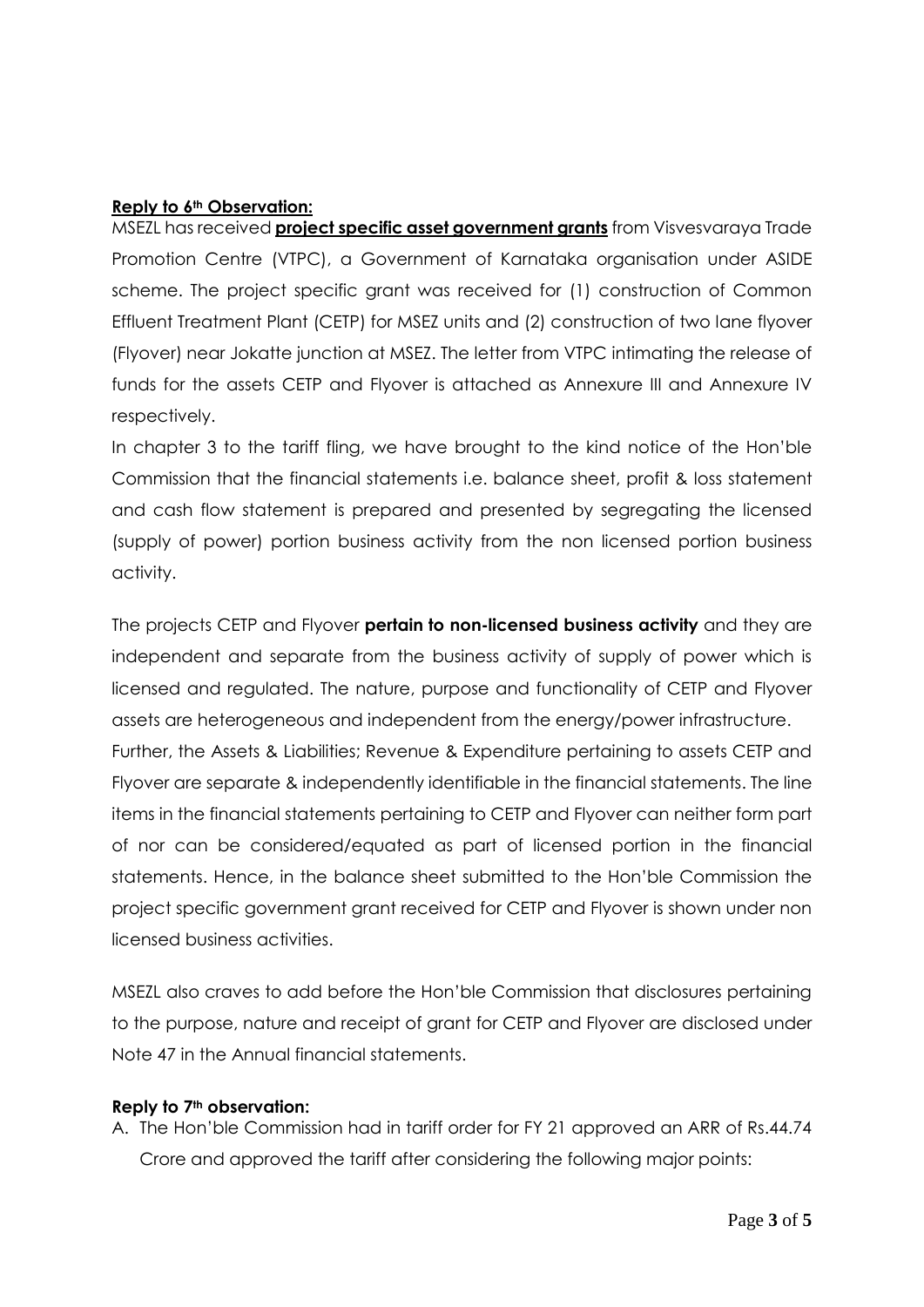- 1. The PP for APR FY 18 was revised from Rs.24.95 Crore to Rs.28.36 Crore and the Hon'ble Commission had directed MSEZL to pay the difference in PP cost of Rs.3.41 Crore to MESCOM.
- 2. The Hon'ble Commission had allowed to carryforwad only Rs.2.42 Crore into the ARR of FY 21. Thus, Rs.0.99 Crore (Rs.3.41 Crore *minus* Rs.2.42 Crore) of PP cost was not allowed for recovery in the tariff resulting in a **direct cash loss of**

## **Rs.0.99 Crore.**

3. The Hon'ble Commission having considered Rs.2.42 Crore in the FY 21 ARR, had approved an ARR of Rs.44.74 Crore and observed as under:

*"The Commission, taking note of the above submissions of MSEZ, has worked out the additional realizable revenue, as under, based on the revised tariff, and the deferred revenue which is not realizable, in this tariff revision exercise.*

| SI.          | <b>Particulars</b>                                | Amount |
|--------------|---------------------------------------------------|--------|
| No.          |                                                   | in Rs. |
|              | <b>Approved ARR in Rs. Crore</b>                  | 44.74  |
| $\mathbf{2}$ | Approved sales in MU                              | 50.54  |
| 3            | Average cost of supply in Rs./unit                | 8.852  |
| 4            | Revenue at existing tariff in Rs. Crore           | 40.99  |
| 5            | <b>GAP</b> in revenue Rs. in Crore                | 3.75   |
| 6            | Additional revenue realised by revision of tariff | 1.82   |
|              | <b>Deferred Revenue</b>                           | 1.93   |

*As agreed to by the MSEZ, the Commission, based on the above computations, recognizes an amount of Rs.1.93 Crore as unmet revenue for FY 20 and treat the same as deferred revenue, to be recovered or absorbed by the MSEZ, without any carrying costs, based on the APR for FY 20."*

- 4. The Hon'ble Commission has allowed Rs.1.93 Crore as deferred revenue **to be either recovered or absorbed by MSEZL** and thereby has **set an unmet revenue of Rs.1.93 Crore.**
- B. Basis the above submissions, the present proposal are made considering the (i) recovery of direct cash loss Rs.0.99 Crore and (ii) recovery of unmet & deferred revenue of Rs.1.93 Crore.
- C. As explained below, MSEZL having incurred/paid a power purchase cost of Rs.3.41 Crore and recovered Rs.2.72 Crore from actual energy sales of 56.52 MUs has suffered a direct cash loss of Rs.0.70 Crore *(Rs.3.41 Crore – Rs.2.72 Cror*e). The nonrecovery of direct PP cost of Rs.0.70 Crore has directly contributed to and resulted in deferred revenue under recovery of Rs.0.63 Crore i.e. the overall revenue deficit of Rs.0.63 Crore. The detailed workings are presented as under: